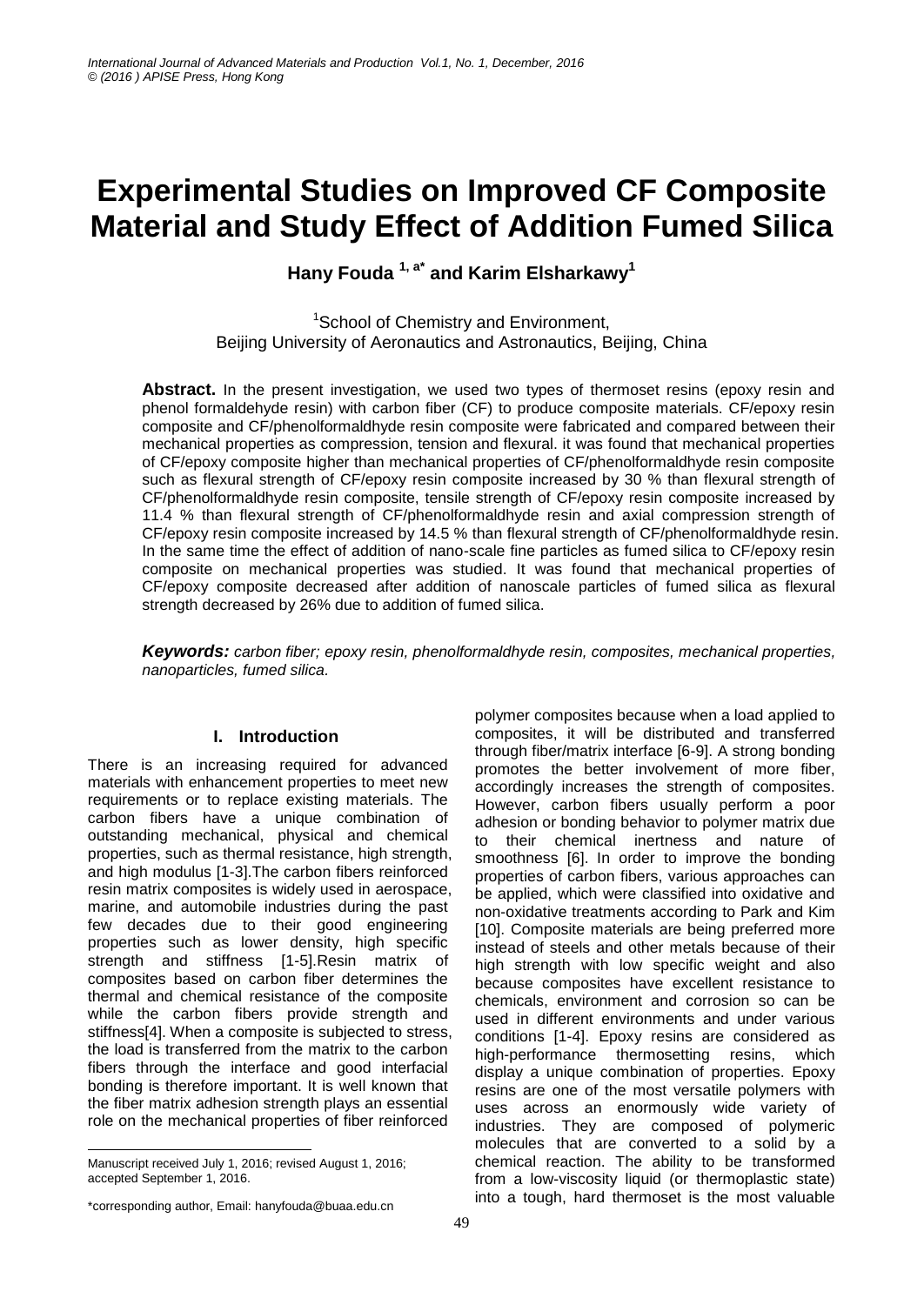single property of epoxy resins. An epoxy system physically comprises two essential components: a resin and a curative. The curative causes the chemical reaction, which turns the epoxy resin into a solid, cross linked network of molecules. This polymer is called a thermoset polymer structure with high cohesive strength and adhesion properties because, when cured, it is irreversibly rigid and relatively unaffected by heat. However, the term epoxy can also be used to indicate an epoxy resin thermoplastic or cured state.

Epoxy resin and phenolic resin are industrially very important polymeric materials that have vast application fields. The history of the two materials started before polymer science and polymer chemistry developed. Due to the tremendous efforts of many researchers involved in the materials, resin chemistry has been elucidated and novel approaches for highly functional and highperformance materials are being developed [10]. The increases in the use of the composite materials mean that it is very important and necessary to know their properties and behaviors under working conditions.

Many researches applied on CF composite materials to improve their properties as research of Asma Yasmin, Isaac M. Daniel [11], research of Yuan Xu, Suong Van Hoa [12] and research of Farhana Pervin, Yuanxin Zhou, Vijaya K.Rangari, and Shaik Jeelani [13].

Many studies about the Composites have been carried out. When epoxy resins are reinforced with high strength carbon fibers, the obtained product is used in many commercial, military and structural applications requiring low weight and high strength. They are of relatively low density and they can be formed and tailored to have stacking sequences to produce high strength and stiffness in the directions of high loading [13-14].

In present work two types of thermoset resin used to produce two different types of CF composite materials. The first prepared composite sample was CF/Epoxy resin composite and the second prepared composite sample was CF/phenolformaldhyde resin composite in order to study the effect of the bonding force of the polymeric matrix into the properties of the prepared composite as mechanical properties as tension, compression, and flexural characteristics. We also studied the effect of addition of nanoparticles of fumed silica in to the properties of CF/epoxy resin composites.

Many researches presented several methods to introduce nanoparticle fillers as fumed silica and carbon nanotubes in to the CF/polymer composite system and mainly these methods work in two routes: the first route by mixing the nano particles throughout the matrix, the second approach by introducing the nano particles in to the fiber [15-17].

In our research we mixed the nano particles of fumed silica through the matrix.

# **II. Experimental Work**

## *A. Materials*

The carbon fiber used is PAN carbon fiber made from a polyacrylonitrile precursor has moderate strength; moderate modulus and carbon fiber yarn contains 3000 filaments obtained from Russia. The epoxy resin used in this study is a two component epoxy system consisting of (EPON 828) cured with polyamide (versamide 125) hardener. This two component system obtained from HEXION Company, France .epoxy processed in proportions of 1:1 by weight. Carbon fiber impregnated with phenol formaldehyde resin obtained from Russia. The nano-scale fine particles of fumed silica with particle size equal 40 nm purchased from DUPONT Company, France.

# *B. Preparation of Epoxy Matrix*

Epoxy resin system consists of two parts A (EPON 828) and B hardener (versamide 125), part A was carefully weighed and stochemetric amount of part B was added, then stirring using magnetic stirrer for 30 min with low velocity to prevent air trapping [13]. when addition nano particles of fumed silica to composite material we added it first to part A of polymer and mixed together with stirring in suitable beaker for 10 min for homogeneity, then put in ultrasonic bath sonicator for 30 min to achieve good distribution of silica in epoxy, second step by adding pare B to the mixture and stirring for 10 min, the last by use the matrix contain nano particles with CF to produce composite material [13].

# *C. Composite Fabrication*

Composite material based on CF/epoxy resin and was prepared by hand lay-up technique. Brush and roller were used to help the impregnation of fiber. The epoxy resin was prepared first as in the previous paragraph B. The epoxy was brushed on the surface of CF. the epoxy-brushed fiber tape was carefully stacked up and aligned together layer above layer then compressed adding load 50 Kg over the upper surface and left at room temp for 24 hrs [11]. composite material based on CF/phenolformaldhyde resin were prepared by the same way but differ in the last step because cured at elevated temp so put in a furnace at 150  $\degree$ C under pressure 70 bar for 2 hrs.

# *D. Mechanical Testing*

 In this research, two types of mechanical testing machines were used. The first test machine is MTS810 Servo-hydraulic material test system with100 KN axial loading was applied to investigate tensile modulus and strength. The second test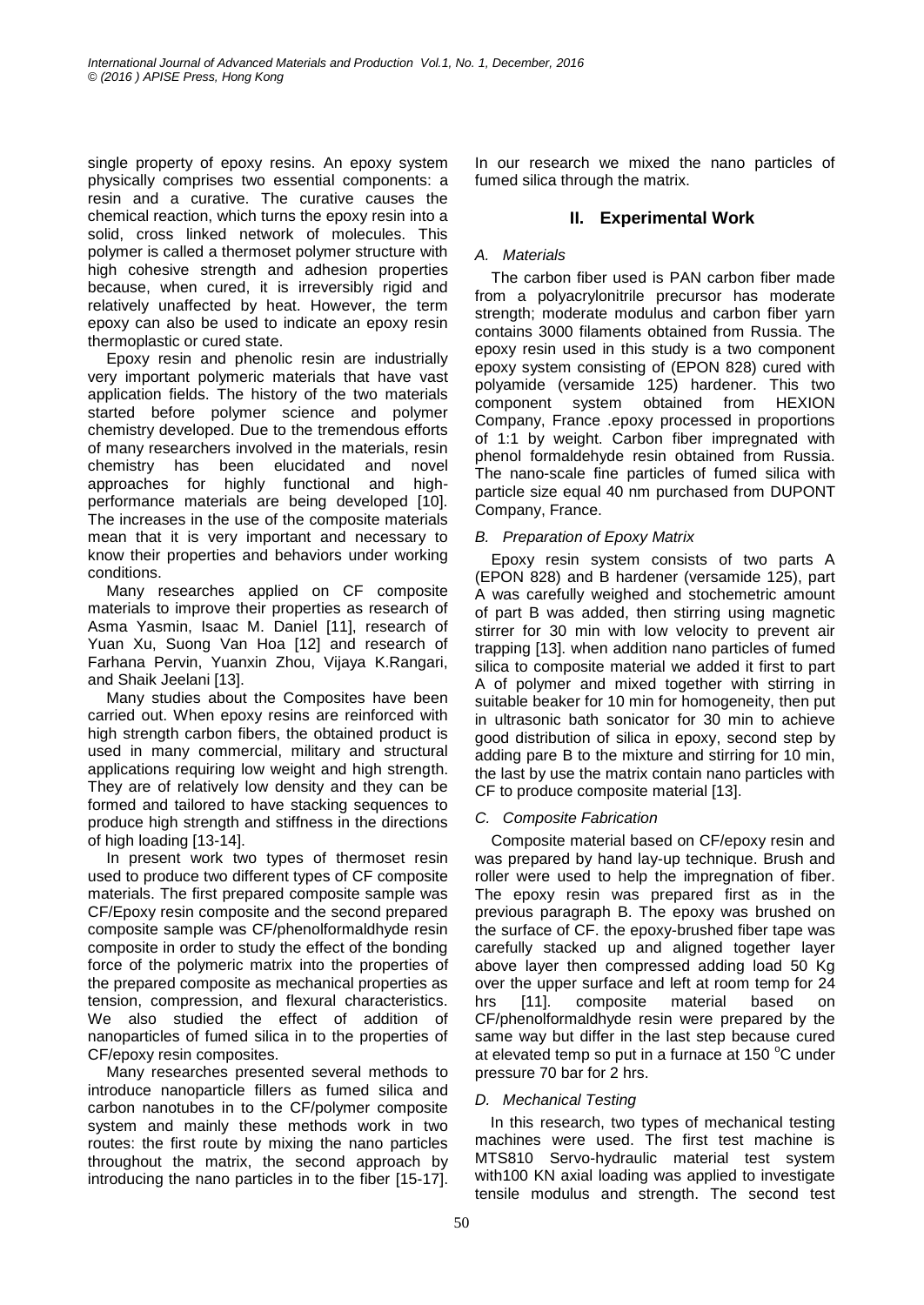machine is RT30Electro-mechanical Alliance test system with 30 KN axial loading applied to measure both flexural and compression strength. The two machine systems were obtained from MTS Company, United States.

## *1) Compression test.*

 The compression strength of composite specimen of dimensions [10mm ×10 mm ×20mm] was tested.The test speed was kept const at 2mm/min. Three specimens of each composition were measured and an average value was reported. In the case of composite we measured compression strength in both directions (axial and radial directions) as shown in figure 1.



**Figure 1.** Axial and radial compression specimens for composite material.

## *2) Flexural test (The three-point bending test).*

 The Flexural strength is the maximum stress developed when a bar – shaped specimen is subjected as a single beam to a bending force perpendicular to the bar. The Flexural strength of composite specimen of 12.7mm width, 200mm length and thickness according to the number of layers. Three specimens of each composition were measured and an average value was reported.

## *3) The tensile test.*

 The tensile strength of composite specimen of 12.7mm width, 203mm length and thickness according to the number of layers. Three specimens of each composition were measured and an average value was reported. The standard shape and dimensions for the tensile test samples and flexural test samples shown in figure 2.





# *E. Thermal Conductivity Measurements*

Thermal conductivity values are used to measure heat flow through a material according to the apparatus specifications of lee ś disk method used in determination of thermal conductivity of bad conductor, the specified specimens were found to take the form of a thin disc with one side of it is heated by being placed in contact with a metallic steam chamber and the other side is in contact with a cylindrical brass calorimeter which is used for measuring the quantity of heat conducted to it per second as shown in figure 3.



**Figure 3.** Thermal conductivity measurement apparatus.

The test was carried out according to the following steps:

1. The specimen is placed between the steam chamber and the calorimeter.

2. Heat in the form of steam flows from the higher temperature (steam chamber) to lower one (calorimeter) for a sufficiently long time ( 45-60 minutes) until the thermometers give constant reading for the temperature of steam chamber and that of the calorimeter denoted by (Ө1 and Ө2) respectively, then the specimen is removed.

3. The calorimeter with steam chamber on it is heated to about  $5^{\circ}$ C above the steady temperature Ө2, and then the steam chamber is replaced by the specimens allowing for the calorimeter to cool to a temperature lower  $5 \degree C$  below the steady temperature Ө2.

•Rate of heat loss by the calorimeter and specimen is calculated according to the following formula:

Q= m\*s\*(dӨ/dt)(1) •Rate of conducting of heat =  $K^*A^*(\Theta 1 - \Theta 2)/X$  (2) •Thus at steady state:  $K^*A^*(\Theta 1 - \Theta 2)$  /X = m\*s\* (dӨ/dt)(3) Where:

*(Θ1- Θ2)/X ............*...Temperature gradient [<sup>0</sup>C /m] X……………*………..*. Thickness of the specimen[m] Q……………. Rate of heat loss by the calorimeter and specimen [J/sec]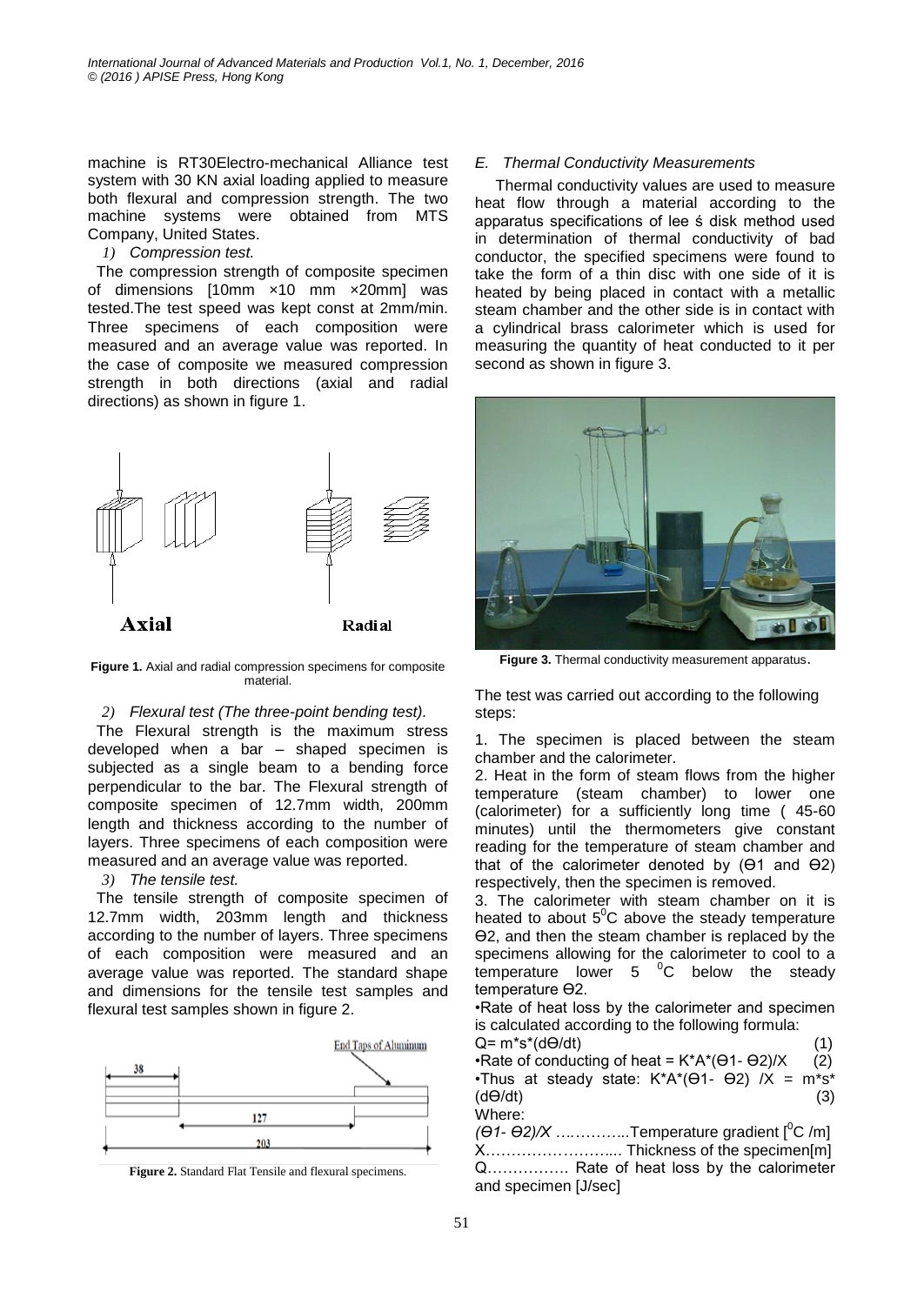| m Mass of the calorimeter [Kg]                        |  |
|-------------------------------------------------------|--|
| S Specific heat of calorimeter [J/Kg. <sup>0</sup> C] |  |

## *F. Samples Code and Compositions*

.

The code and composition of the prepared composite samples used in this research illustrated in Table 1.

|  |  |  | <b>Table 1.</b> Details of composition of each formulation |
|--|--|--|------------------------------------------------------------|
|  |  |  |                                                            |

| <b>Formulation code</b> | <b>Composition</b>                       |
|-------------------------|------------------------------------------|
|                         | $8$ layers $[CF+$ epoxy resin]           |
|                         | 8 layers [CF+ phenol formaldehyde resin] |
| -3                      | 8 layers [CF+ epoxy+ 5% silica]          |

# **III. Results and Discussion**

#### *A. Particle Size Determinations of Fumed Silica*

The particle size of fumed silica can be determined from the figure 4, which show the TEM picture for fumed silica. The particle size of fumed silica was in the range of 35:40 nm as shown in figure 4.



**Figure 4.** Particle size of fumed silica

#### *B. Mechanical Properties*

#### *1) Tensile test result.*

The tensile properties of prepared composite materials are shown in figures 5 and figure 6. Figure 5 shows that there are two composite samples based on CF and have the same number of CF layers. The composite sample C1 is based on CF/epoxy resin and the second composite sample C2 is based on CF/phenolformaldhyde resin.

The results show that the tensile strength of composite materials based on CF/epoxy resin is higher than the tensile strength of composite materials based on CF/phenolformaldhyde resin by 11.4 % respectively. This is because the adhesion force of epoxy resin is higher than that of phenolformaldhyde resin, so the composite material based on CF/ epoxy resin matrix has higher tensile strength than that based on CF/phenolformaldhyde resin matrix.

Figure 6 shows the effect of addition 5% fumed silica in to the tensile strength of CF/epoxy resin

matrix. The result show that addition of 5% fumed silica decrease the tensile strength by16%,this is because addition of fine particles of fumed silica decrease adhesion surface area between epoxy resin and CF so lead to decrease adhesion force between epoxy resin and CF so respectively decrease mechanical properties as tensile strength.



**Figure 5.**Tensile strength of samples C1and C2



**Figure 6.**Tensile strength of samples C1 and C3

#### *2) Flexural test result.*

The flexural properties of the prepared composite samples are shown in figure7 and figure 8. Figure 7 shows two composite samples based on CF having the same number of layers. The first composite sample is C1 and is based on CF/epoxy resin. The second composite sample C2 is based on CF/phenolformaldhyde resin.

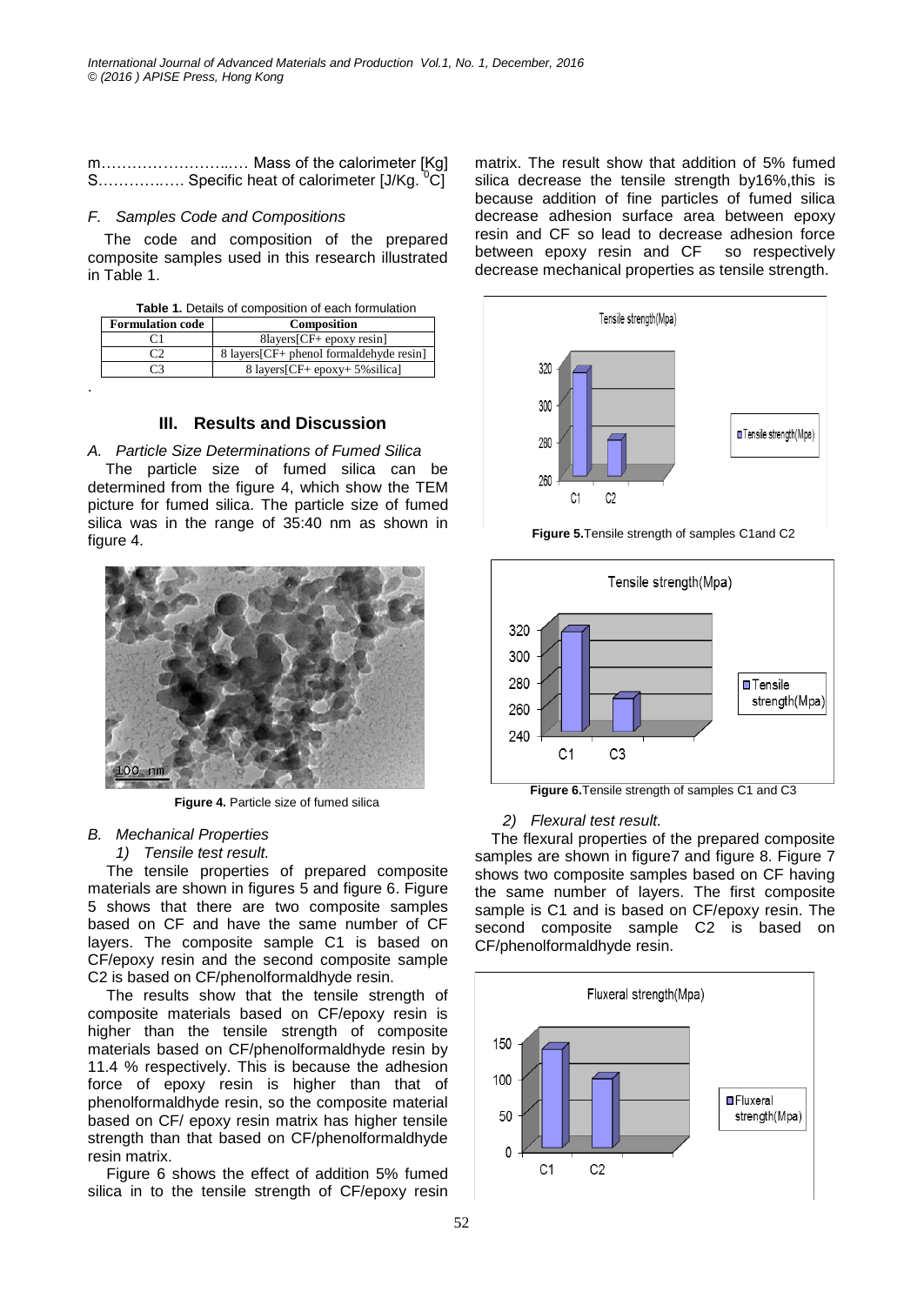#### **Figure 7**. Flexural strength of samples C1 and C2

From figure 7, it can be seen that the flexural strength of composite material based on CF/epoxy resin are higher than those based on CF/phenolformaldhyde resin by 30%. This is because the adhesion force of epoxy resin is higher than that of phenolformaldhyde resin.

Figure 8 shows the effect of addition 5% fumed silica in to the flexural strength of CF/epoxy resin matrix. The result show that addition of 5% fumed silica decrease the flexural strength by 26%,this is because addition of fine particles of fumed silica decrease adhesion surface area between epoxy resin and CF so lead to decrease adhesion force between epoxy resin and CF so respectively decrease mechanical properties as flexural strength.



**Figure 8**. Flexural strength of samples C1 and C3

#### *3) Compression test result*

The compression properties of the prepared composite samples are shown in figures 9, 10, 11 and figure 12. Figure 9 and figure 10 show two composite samples based on CF and have the same number of CF layers. The first composite sample C1 is based on CF/epoxy resin and the second composite sample C2 is based on CF/phenolformaldhyde resin.

Figure 9 shows that axial compression strength of C1 is higher than that of C2 by 14.5 %. This is because in the case of axial compression the compression strength depends on adhesion force of resin. The adhesion force of epoxy resin is higher than that of phenolformaldhyde resin.



**Figure 9.** Axial compression strength of samples C1 and C2.



**Figure 10.** Radial compression strength of samples C1 and C2

Figure 10 shows that radial compression strength of C1 is nearly the same as that of C2. This is because radial compression strength depends on fiber strength, adhesion force of resin type which is the same in the two samples.

Figure 11 and figure 12 show the effect of addition 5% fumed silica in to the axial and radial compression strength of CF/epoxy resin matrix. Figure 11 show that addition of 5% fumed silica decrease the axial compression strength by13%, this is because addition of fine particles of fumed silica decrease adhesion surface area between epoxy resin and CF so lead to decrease adhesion force between epoxy resin and CF so respectively decrease axial compression strength which mainly depend on the adhesion force between fiber and epoxy resin.



**Figure 11.** Axial compression strength of samples C1 and C3.

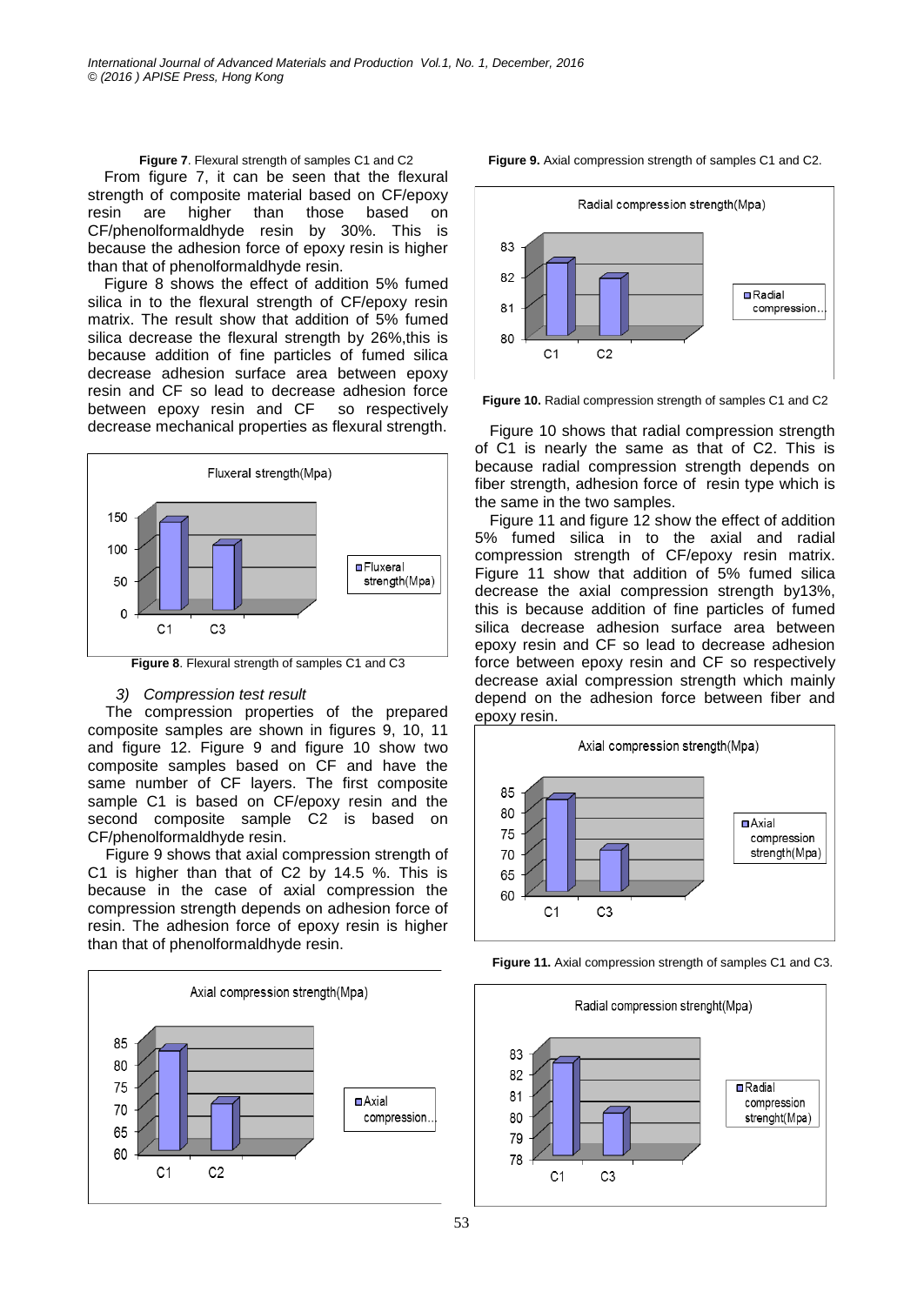**Figure 12.** Radial compression strength of samples C1 and C3.

 Figure 12 show that addition of 5% fumed silica has no significant difference in radial compression strength; this is because radial compression strength depends on fiber strength, not on the adhesion force of resin which is the same in the two samples.

#### *C. Thermal Conductivity Results*

Thermal conductivity results for prepared composite material samples are shown in Table 2. From the results, thermal conductivity values show that the thermal conductivity of C1<C2. The Thermal conductivity of C1 is less than that of C2.the results also show that addition of 5%fumed silica to CF/ epoxy composite slight decrease the thermal conductivity of the sample by 3% as shown in table 2.

**Table 2.** Thermal conductivity for different prepared composite materials

| <b>Characteristics</b><br>samples | Thermal conductivity $(W/m^0C)$ |
|-----------------------------------|---------------------------------|
|                                   | 0.1253                          |
|                                   | 0.232                           |
|                                   | ገ 1 ገ ገ                         |

## **IV. Conclusions**

 Resin matrix can be used as one of the most common and effective matrix with carbon fiber to synthesis composite materials based on CF and resin matrix. It was found that as the adhesion bond of the resin matrix increase the mechanical properties of prepared composite increase. Two types of composite materials based on CF were prepared CF/Epoxy resin matrix composite and CF/phenolformaldhyde resin matrix composite. It was found that the mechanical properties of CF/epoxy resin composite higher than that of CF/phenolformaldhyde resin composite due to the higher adhesion force of epoxy resin than phenolformaldhyde resin. For example the tensile strength, flexural strength and axial compression strength of CF/epoxy resin composite is higher than that of CF/phenolformalhyde resin composite by 11.4%,30% and 14.5% respectively. It was also found that the thermal conductivity of CF/epoxy resin composite is lower than that of CF/phenolformaldhyde resin composite. In some cases addition of nanoparticles as second filler in CF/ epoxy composite system increase the mechanical properties of the CF composites, as in case of addition of carbon nanotubes. And in other cases the addition of nanoparticles to CF/ epoxy resin composite decrease the mechanical properties as in our case addition of fumed silica. The effect of the second filler (nanoparticles filler) on the mechanical properties depend on many factors as type of nanoparticles ,shape of the nanoparticles

and the amount of nanoparticles added to the composites system.

## **V. Acknowledgment**

We would like to extend thanks to the people whose contributions helped make this research and the group that we worked closely with. They have always been there to answer questions or give advice when we have difficulties. Also, we would like to thank School of Chemistry and Environment, Beijing University of Aeronautics and Astronautics to provide the instruments and its technical support.

## **VI. References**

- [1] Schwartz MM," composite materials hand book", McGraw-Hill; 1992.
- [2] Whitcomb JD, "Composite materials testing and design", ASTM; 1988.
- [3] S.T.Peters, "Hand book of composite", CHAPMAN&HALL; 1998.
- [4] Deborah D. L.Chung, "Carbon Fiber Composites, Butterworth-Heinemann; 1994.
- [5] Ronald F.Gipson,"Principles of composite materials mechanics", McGraw-Hill.
- [6] Hui Zhang, Zhong Zang, Claudia Breidt, "Comparison of short carbon fiber surface treatments on epoxy composites", institute for composite materials, university of Kaiserslautern, Erwin Schrodinger strasse 58; 2004.
- [7] Park BY, Kim SC, "A study of the interlaminer fracture toughness of a carbon-fiber/epoxy composite containing surface modified short Kevlar fiber", Compos sci technol; 1998.
- [8] Fux, Chung DDL, "Improving the bond strength between carbon fiber and cement by fiber surface treatment and polymer addition to cement mix", Cement concrete Res; 1995.
- [9] Dong S, Gauvin R," Application of dynamic mechanical analysis for the study of the interfacial region in carbon fiber/epoxy composite materials", Polym compos, 1993.
- [10] T. Takeichi, N. Furukawa, "Epoxy Resins and Phenol-Formaldehyde Resins", Reference Module in Materials Science and Materials Engineering Polymer Science: A Comprehensive Reference, pp- 723-751, vol. 5, 2015.
- [11] Asma Yasmin, Isaac M. Daniel, "Mechanical and thermal of graphite platelet/epoxy composites", Northwestern University, Evanston; 2004.
- [12] Yuan Xu, Suong Van Hoa, "mechanical properties of carbon fiber reinforce epoxy/clay nanocomposites", center for research in polymer and composites, Canada; 2007.
- [13] Farhana Pervin, Yuanxin Zhou,Vijaya K.Rangari,Shaik Jeelani, "Testing and evaluation on the thermal and mechanical properties of carbon nano fiber reinforced SC-15 epoxy", Center of advanced material, Tuskegee; 2005.
- [14] J.B. Donnet, compos.Sci. Technol, 63(2003) 1085-1088.F. Iglesias and W. Kastner, "Analysis of similarity measures in times series clustering for the discovery of building energy patterns," *Energies*, vol. 6, pp. 579-597, 2013.
- [15] Zhongbo Zhao, Kunyue Teng, Nan Li, Xiaojie Li, Zhiwei Xu, Lei Chen, Jiarong Niu, Hongjun Fu,Lihuan Zhao, Ya Liu, " Mechanical, thermal and interfacial performances of carbon fiber reinforced composites flavored by carbon nanotube in matrix/interface" ,Composite Structures,vol.159, pp 761–772, 2017.
- [16] Wu G, Ma L, Liu L, Wang Y, Huang Y. Interfacial improvement of carbon fiber reinforced methyl phenyl silicone resin composites with sizing agent containing functionalized carbon nanotubes. J Adhes Sci Technol ; 29 (21):2295–310, 2015.